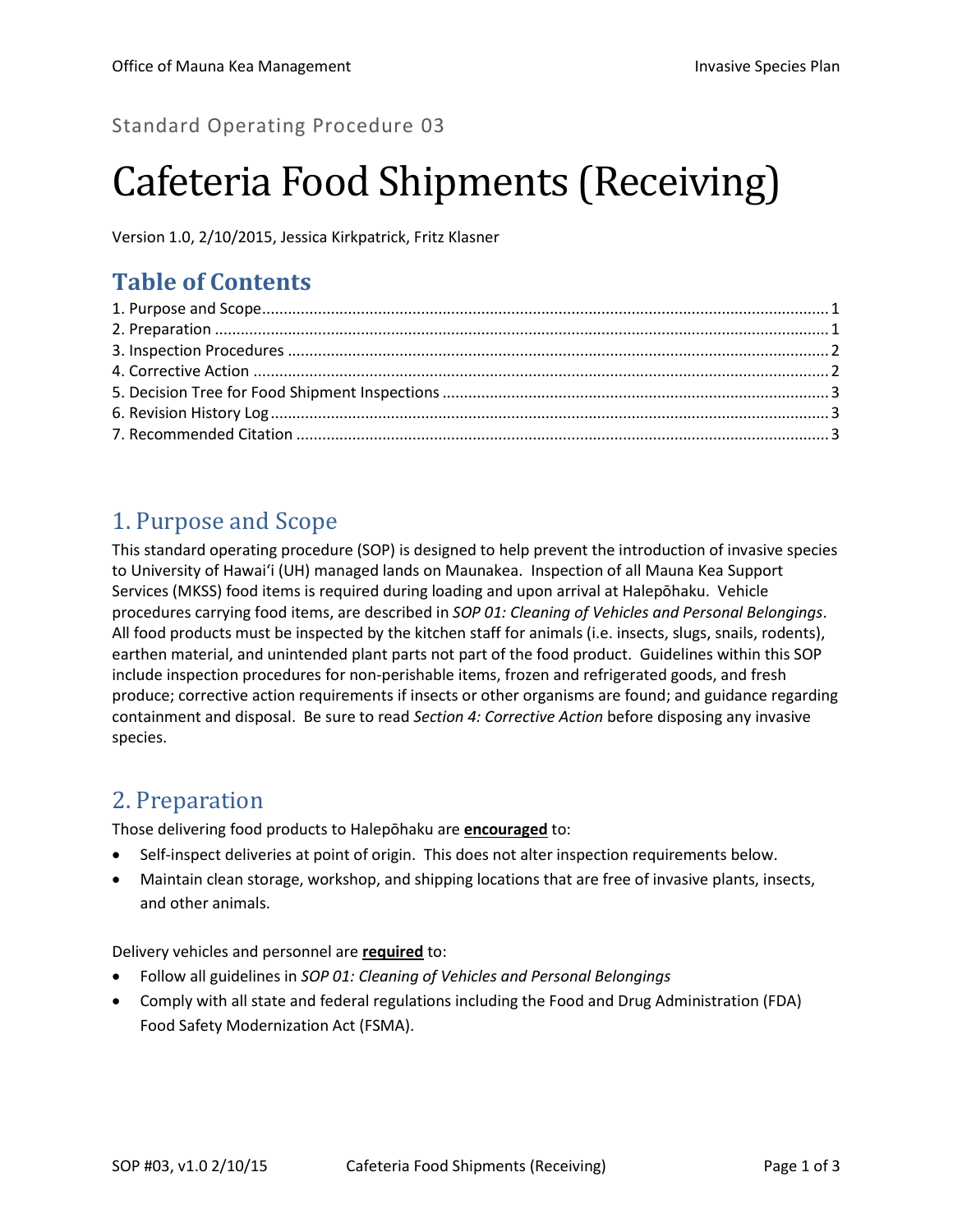## <span id="page-1-0"></span>3. Inspection Procedures

Those loading food (in Hilo or elsewhere) for delivery to Halepōhaku **must** conduct an inspection of the outer packaging of food products. In addition, all cafeteria food products **must** be inspected by kitchen staff upon arrival (the day of arrival) at Halepōhaku. Documentation of contaminated food items must be recorded in the kitchen's delivery log book and reported to OMKM (omkm@hawaii.edu or 933-0734) the same day as the delivery.

- **1) Non Perishables (canned goods, rice, boxed items), & Frozen/ Refrigerated goods (milk, meat, cheese, not including fresh produce)**: Non-perishable, and frozen/ refrigerated goods **must be inspected** for insects and other organisms upon arrival. Inspection includes observing the edges, sides, and corners of the box for any insects and organisms that are not part of the food product. If any insects or organisms are observed, go to *Section 4: Corrective Action*.
- **2) Fresh Produce:** Fresh produce **must be** inspected for insects and other organisms upon arrival, and **immediately stored in the refrigerator**. Any produce **not stored in the refrigerator must be rinsed**. Fresh produce inspection includes opening the outer box or packaging and visually inspecting for insects, unintended plant material, soil, and other organisms (i.e. snails, slugs, rodents). Inspection of each individual produce item is not required, just a visual inspection of the whole. If produce is in a bundle or bag (i.e. potatoes), then i*nspection of the outer package is required*, the bundle/ bag itself does not need to be opened. If any insects or organisms are observed go to *Section 4: Corrective Action*.
	- **a) Rinsing:** Rinsing produce in the sink is an effic**i**ent method to **clean** and remove soil or other organisms. Rinsing **must** be done if the food product is not immediately refrigerated, and **must**  occur in a sink that drains into the sanitary sewer system. **Rinsing may not occur outside, or in a sink that drains outside**. All insects and organisms **must** be rinsed off before use or storage. After rinsing the produce, be sure to rinse the sink, and inspect the food item and sink for any insects or organisms that may be left over. Any insects or other animals should be contained and OMKM staff contacted as outlined below.

#### <span id="page-1-1"></span>4. Corrective Action

**If any unintended animals (insects, snails, slugs, rodents, etc.), plants, or organisms are found on food items, corrective action is required**. Common issues like soil remnants in lettuce stalks or an errant plant leaf may be rinsed down a sanitary sewer and no further action is required. Otherwise, corrective action includes containing the delivery and contaminants, collecting a sample of the unintended materials in a sealed plastic bag, and contacting OMKM for further treatment or disposal guidance.

- **1) Containment:** If insects or organisms are found on any food products, the food product **must** be contained. Containment will restrict the spread of organisms found. Insects and organisms observed on food products may be contained using a sealed plastic bag, container, jar, rubbish bag, or plastic wrap and placed in the freezer. Freezing the contaminated food item will kill organism, and stop decomposition so the specimen can later be identified and disposed of properly. \*If the organism cannot be contained; contact a Maunakea Ranger and or OMKM staff immediately at 808- 933-0734.
- **2) Collect:** Once the organism has been contained, collect samples of the organism for OMKM staff to identify.
- **3) Contact**: Contact OMKM immediately (the same day as delivery) to notify them of the situation and for instructions of how to properly treat or dispose of the contaminated food item(s); [inspections](mailto:inspections-grp@hawaii.edu)[grp@hawaii.edu](mailto:inspections-grp@hawaii.edu) or 808-933-0734.